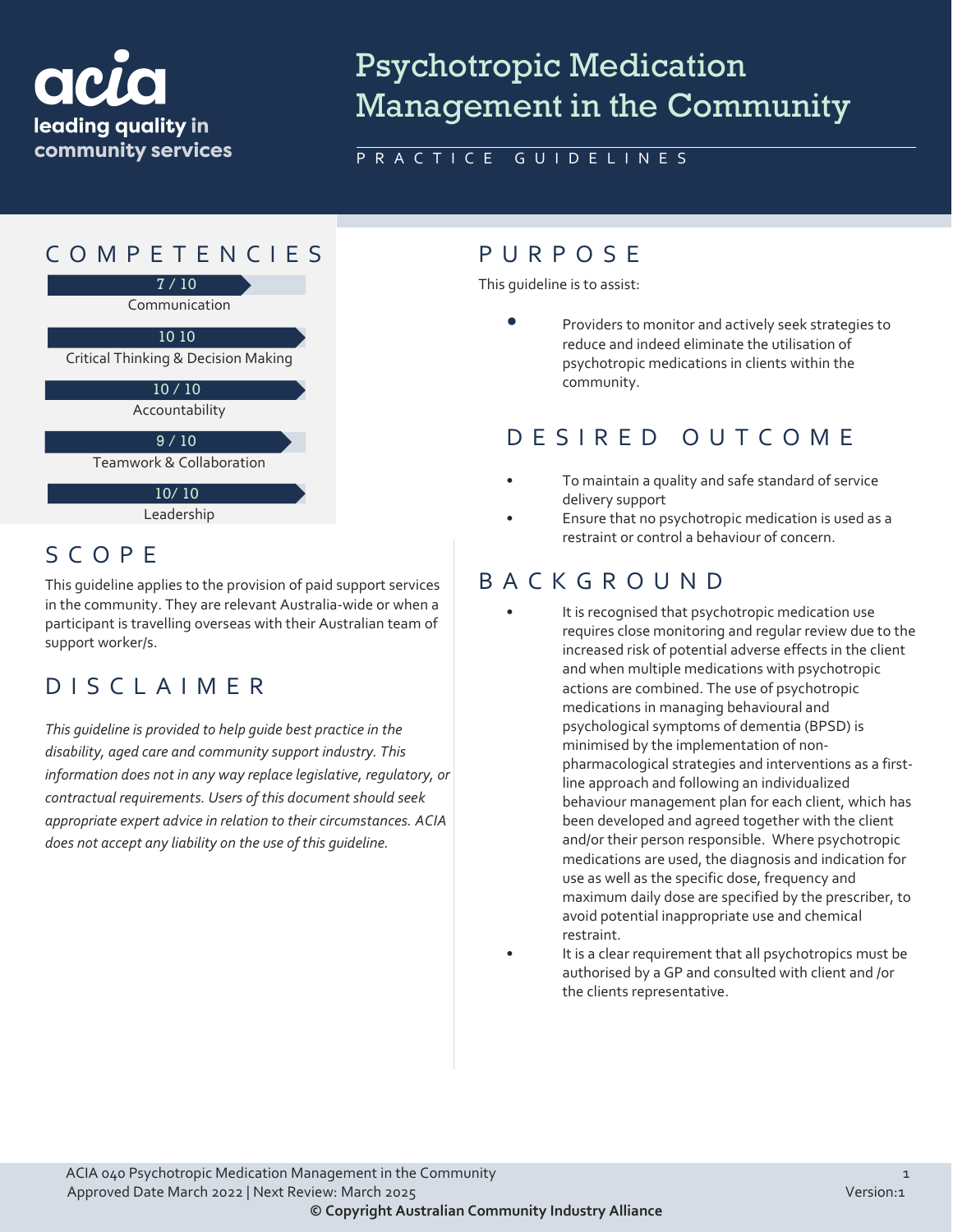#### DEFINITIONS & SUPPORTING INFORMATIO N

**Community Supports and/or Services** is defined as the provision of paid supports and services in a service user's home or community. It includes but is not limited to, the following activities of daily living:

- personal care or support
- housework or domestic assistance
- transport assistance
- community access
- social support
- nursing services
- clinical supports
- gardening and home maintenance
- palliative care
- respite care

**Support Worker** - A paid person who assists people to perform tasks of daily living so as to participate in social, family and community activities in the person's home and their community. Support Workers have been commonly known in the past as attendant care worker, disability worker, aged care worker, community worker, homecare worker, care worker or paid carer.

**Service Provider** - Organisation or person accountable for the delivery of supports to Clients.

**Carer** - a person that provides supports to the Client at no cost (generally family or friend).

**Support Worker Competency** - trained and assessed as competent by a Registered Nurse or a person deemed competent by the provider to safely and appropriately perform a specified task as a support worker.

**Client** means the service user, participant, user, care recipient, consumer or person receiving the nursing or support services.

**Plan** means a Service Plan, Support Plan or Individual Plan (however titled – the plan) is a document developed in response to a request for service. It is developed by a Registered Nurse or a person deemed competent by the provider from the service provider, prior to the commencement of service delivery. It outlines the expected outcomes of the requested care/services and the tasks, duties and interventions required to meet the care and service needs of the client (within the parameters of the funding program). The plan guides and directs the individual support worker or Registered Nurse in their day-to- day delivery of the services.

**Registered Nurse** means a person who has completed the prescribed educational preparation, demonstrated competence for practice, and is registered and licensed with the Australian Health Practitioner Regulation Agency (AHPRA) as a Registered Nurse.

**Competent** means having been trained and assessed by a Registered or Enrolled Nurse or approved assessor as competent to safely and appropriately perform a specified task.

**Psychotropic drug** - A drug that has an effect on a person's mental state

**Chemical restraint** - is the control of a client's behaviour through the intentional use of:

- prescribed medicines,
- - over the counter medicines, and/or
- **· · · · · complementary alternative medicines.**
- Chemical restraint is:
- - When no medically identified condition is being treated.
- Where the treatment is not necessary for a condition.
- To over-treat a condition.
- Chemical restraint includes the use of medicines when:
- The behaviour to be affected by the active ingredient does not appear to have a medical cause.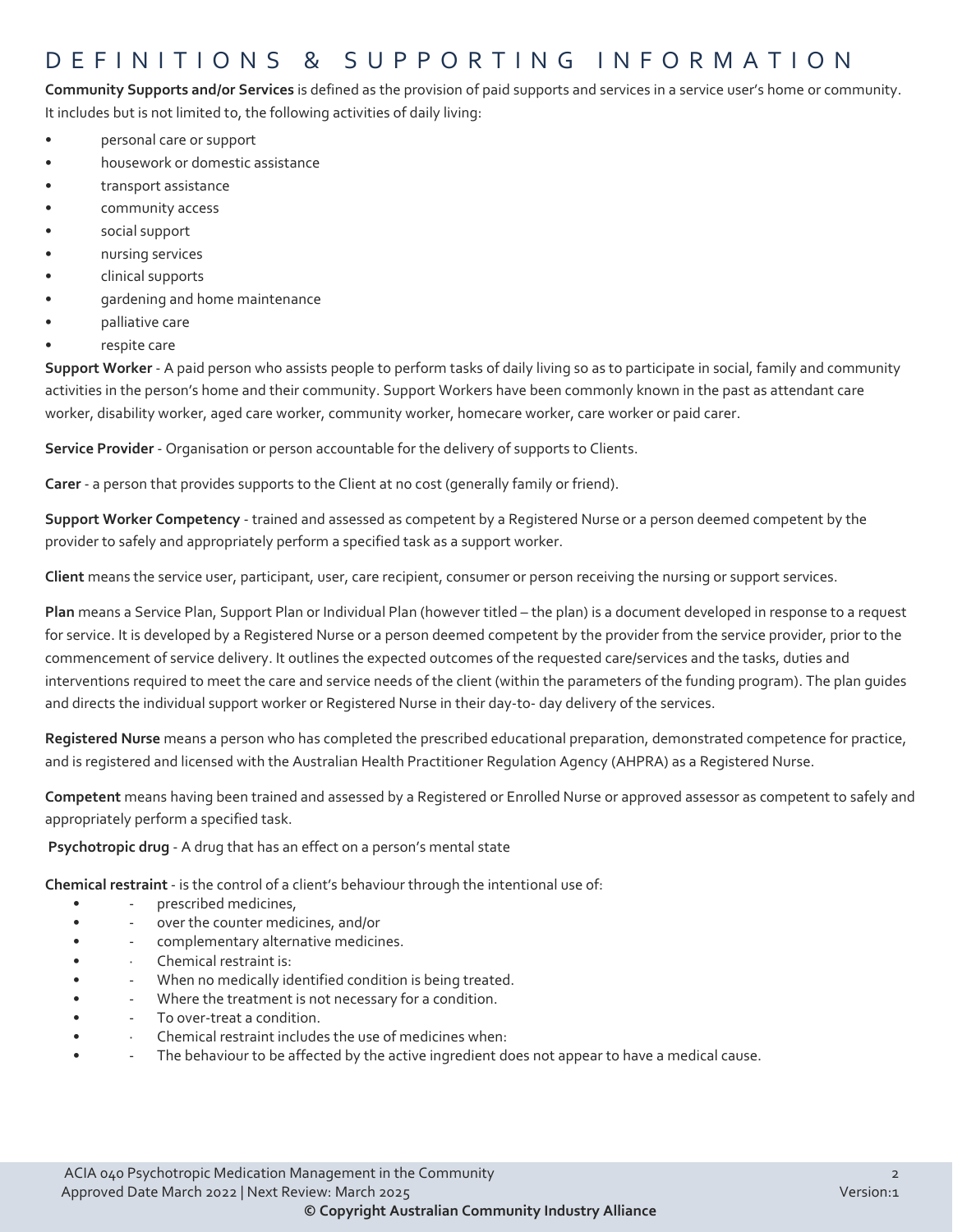# GUIDELI N E

- The diagnosis or indication for commencing and continuing treatment with each psychotropic medication prescribed is to be clearly documented by the prescribing Medical Practitioner in the client's notes and on medication form with the indication for treatment. Where prescribed in the treatment of behavioural and psychological symptoms of dementia (BPSD), the particular behaviours being targeted are to be specified.
- Consent is required for the use and administration of all medications, however, is particularly relevant for the use of psychotropics in the management of behavioural and psychological symptoms of dementia. The Medical Practitioner is responsible for obtaining consent from the client or their person responsible prior to the commencement of psychotropic medication used in the management of behavioural and psychological symptoms of dementia. Consent information is to be clearly documented by the Medical Practitioner and if preferred, may be subsequently also confirmed with a signed written statement of consent by the client or their person responsible.
- The use of psychotropic medications is to be monitored regularly throughout the treatment period and reviewed by the Medical Practitioner, with documentation of this review in the client's notes and/or other relevant form. More frequent review is recommended on commencement of a psychotropic medication, in particularly where used in behaviour management. This will additionally require a behaviour support plan.
- Where psychotropic medication is prescribed and being administered for behavioural problems associated with dementia, there is a record and description of the behaviours maintained to evaluate for any observed changes. This is documented in relevant organisational documentation. Changes in both mental and physical state are monitored so that evaluation of any associated adverse effects of medication may be identified.
- The use of inappropriate "chemical restraint" is not authorised. Staff trained in the monitoring of psychotropic medication use are to document and promptly report to the Manager and Medical Practitioner where any excessive adverse effects such as over-sedation or loss of mobility or other function occurs during observation and monitoring of effects that may be related to psychotropic medication use. This will require mandatory reporting responsibilities of the Provider for unauthorised restrictive practices. There is also to be documentation of the effect of the psychotropic medication on the condition or behaviour being treated, with escalation of any concerns regarding lack of effect or benefit to the manager and General Practitioner as soon as possible or more urgently where clinically assessed as appropriate.
- ·"Chemical restraint" without consent from the responsible person may only be used on the written or verbal instruction of the Medical Practitioner in an emergency where there may be an immediate risk of harm to the client, other clients or persons.
- The use of PRN psychotropic medication may be appropriate to minimise total psychotropic medication use, however when prescribing, the Medical Practitioner is to include on the Medication Chart order the clear indication for use as well as a dose, dosage interval and maximum dose within a 24 hour period. The Registered Nurse is to seek clarification of the indication for use from the Medical Practitioner where this is not specified or clear.

#### **Psychotropic Medication on a pre-prescribed basis**

- The use of Psychotropic Medication is considered a Restricted Practice. Although the medication must always be administered as prescribed by the medical practitioner, the recommended support strategies are authorised and monitored through the Restrictive Practice Authority mechanism.
- In this context the term Psychotropic Medication refers to any medication which affects:
	- o cognition (i.e. perception and thinking);
	- o mood;
	- o level of arousal; or
	- o behaviour. Includes psychoactive and androgen-reducing medication used to influence behaviour.
- Psychotropic medication may be prescribed by a GP, Psychiatrist or Paediatrician as part of a treatment plan for a diagnosed mental illness, seizure disorder or psychiatric disorder. Under these conditions, and where such medication is administered on a routinely, it is not a Restricted Practice.
- Psychotropic Medication must not be the primary behaviour support strategy used for a person with intellectual disability. Where used at all, it must form part of a documented support plan which has been developed in collaboration with the consultant Physician/Psychiatrist.
- Consent is always required for the administration of Psychotropic Medication. Consent is of no effect if the treatment is for a purpose other than promoting the health and well-being of the Client.